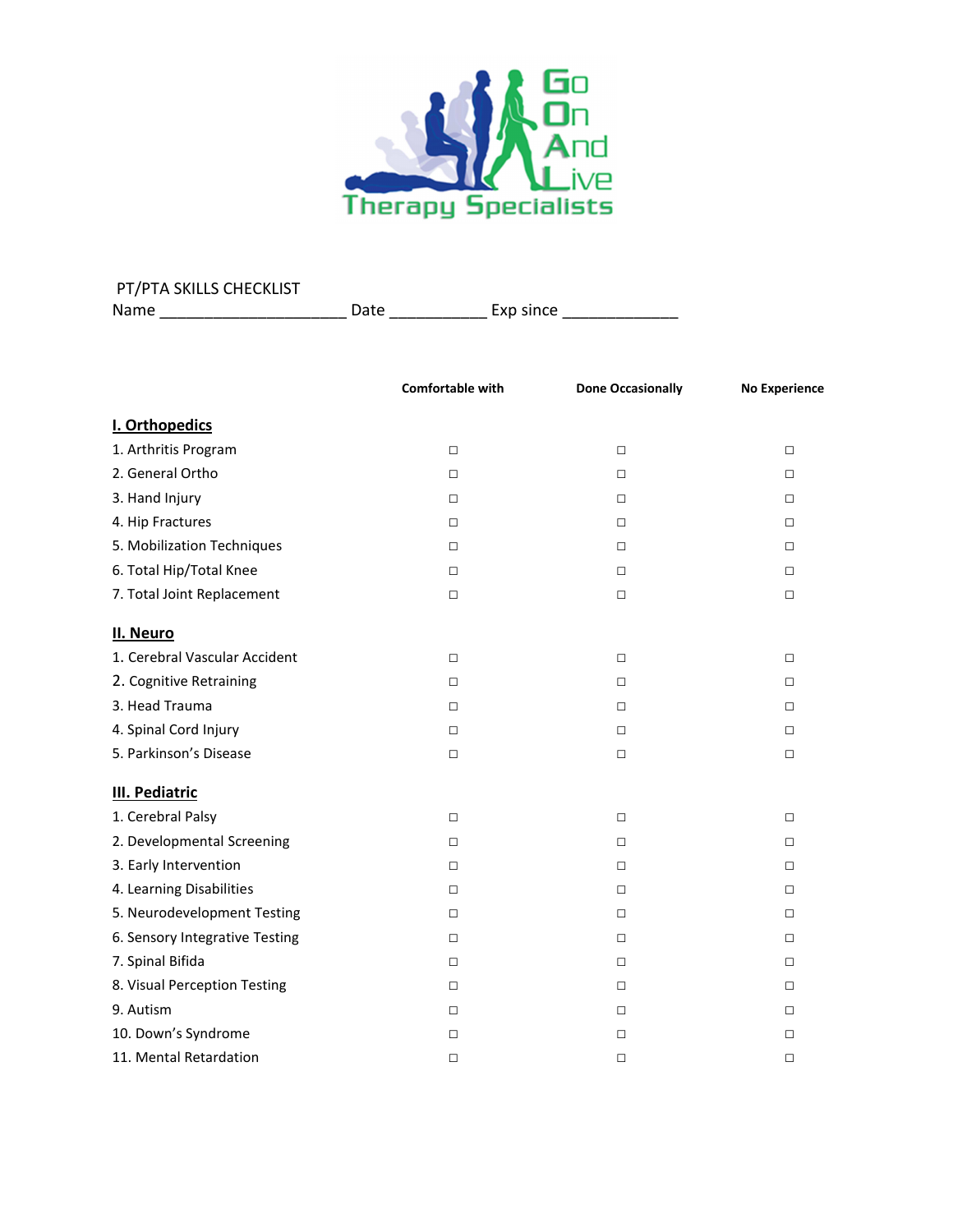

## **IV. Modalities**

| 1. Biofeedback                | □      | $\Box$ | $\Box$ |
|-------------------------------|--------|--------|--------|
| 2. Edema Massage              | $\Box$ | $\Box$ | $\Box$ |
| 3. Feeding Techniques         | $\Box$ | $\Box$ | $\Box$ |
| 4. Fluidotherapy              | $\Box$ | $\Box$ | $\Box$ |
| 5. Oral Motor Facilitation    | $\Box$ | $\Box$ | $\Box$ |
| 6. Muscle Stimulation         | $\Box$ | $\Box$ | $\Box$ |
| 7. Paraffin Bath              | $\Box$ | $\Box$ | $\Box$ |
| 8. TENS                       | $\Box$ | $\Box$ | $\Box$ |
| 9. Therapeutic Massage        | $\Box$ | $\Box$ | $\Box$ |
| 10. Therapeutic Pool          | $\Box$ | $\Box$ | $\Box$ |
| V. Prosthetics/Orthotics      |        |        |        |
| 1. Dynamic Splints            | $\Box$ | $\Box$ | $\Box$ |
| 2. Functional Splinting       | $\Box$ | $\Box$ | $\Box$ |
| 3. Orthotics                  | $\Box$ | $\Box$ | $\Box$ |
| 4. LE Prosthetics             | $\Box$ | $\Box$ | $\Box$ |
| 5. Serial/Inhibitory Casting  | $\Box$ | $\Box$ | $\Box$ |
| 6. Static Splints             | $\Box$ | $\Box$ | $\Box$ |
| 7. UE Prosthetics             | $\Box$ | $\Box$ | $\Box$ |
| V. Prosthetics/Orthotics      |        |        |        |
| 1. Activities Of Daily Living | $\Box$ | $\Box$ | $\Box$ |
| 2. Adaptive Equipment         | $\Box$ | $\Box$ | $\Box$ |
| 3. Amputees                   | $\Box$ | $\Box$ | $\Box$ |
| 4. Burn Management            | $\Box$ | $\Box$ | $\Box$ |
| 5. Driving Evaluation         | $\Box$ | $\Box$ | $\Box$ |
| 6. Dysphasia                  | $\Box$ | $\Box$ | $\Box$ |
| 7. Energy Conservation        | $\Box$ | $\Box$ | $\Box$ |
| 8. Family Education           | $\Box$ | $\Box$ | $\Box$ |
| 9. Gait Analysis              | □      | $\Box$ | $\Box$ |
| 10. Geriatrics                | □      | $\Box$ | $\Box$ |
| 11. Group Dynamics            | $\Box$ | $\Box$ | $\Box$ |
| 12. Home Accessibility        | $\Box$ | $\Box$ | $\Box$ |
| 13. Job Task Analysis         | $\Box$ | $\Box$ | $\Box$ |
| 14. Oncology                  | $\Box$ | $\Box$ | $\Box$ |
| 15. Pain Management           | $\Box$ | $\Box$ | $\Box$ |